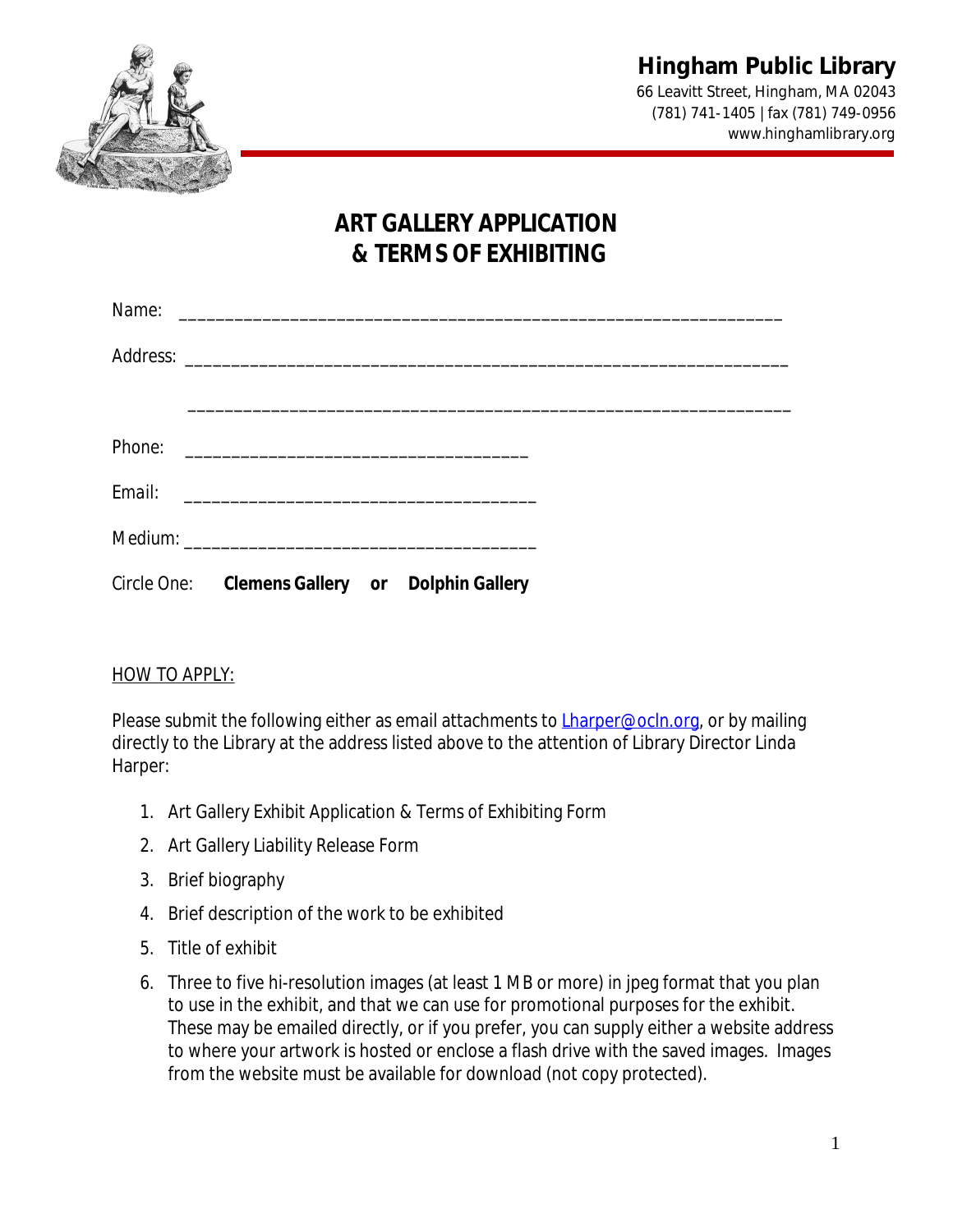# **Hingham Public Library** 66 Leavitt Street, Hingham, MA 02043 (781) 741-1405 | fax (781) 749-0956 www.hinghamlibrary.org



The Hingham Public Library is pleased to invite applications for exhibitions in the Clemens and Dolphin Galleries located in the Library's main lobby. Applications may be submitted at any time.

The **Clemens Gallery** is the Library's showcase for smaller shows. It is also the place for community artists, particularly those without the reputations or resources that would enable them to exhibit at art museums or commercial galleries, to show their work.

The **Dolphin Gallery** is the Library's venue for larger shows and established artists. Collectively, the exhibits aim to reflect a variety of media, styles, cultural viewpoints, and levels of artistic experience. At this time, the Library doesn't have secure exhibit cases necessary for smaller three-dimensional art work.

Exhibitors are not charged for use of the facilities. However, the Library does receive a 25% sales commission from any items sold during a show.

# **Exhibit Selection**

The Gallery applications are reviewed by the Library Director and/or designated staff. Responses to applications typically are made within 30 days. The Library also partners with the North River Arts Society in Marshfield to program approximately half of the Dolphin Gallery's exhibits. These shows are selected solely by the North River Arts Society. Exhibits generally run for 30-60 days. Exhibit duration is determined by the Hingham Public Library.

### **The Space**

The Clemens Gallery is located in the lobby to the right of the main entrance and its dimensions are 24' long with 7' ceiling; the Dolphin Gallery is located to the left of the main entrance and its dimensions are 48' with 7' 5" ceiling. Both galleries have a pre-installed hanging system and adjustable dedicated lighting. The artist is responsible for hanging the show on the Library's pre-installed hardware. Artists should familiarize themselves with the features and limitations of the gallery space before submitting an application. No nails, thumbtacks, adhesives, etc. may be used directly on the walls unless the Library Director has approved an exception.

# **Terms of Exhibiting**

The Hingham Public Library is not responsible for the safety and care of works displayed. Exhibitors may wish to explore insurance options through their agents. Exhibitors must provide the Library Director with a list of the title, size, media and the price of the work to be exhibited along with personal contact information at least one week prior to the show.